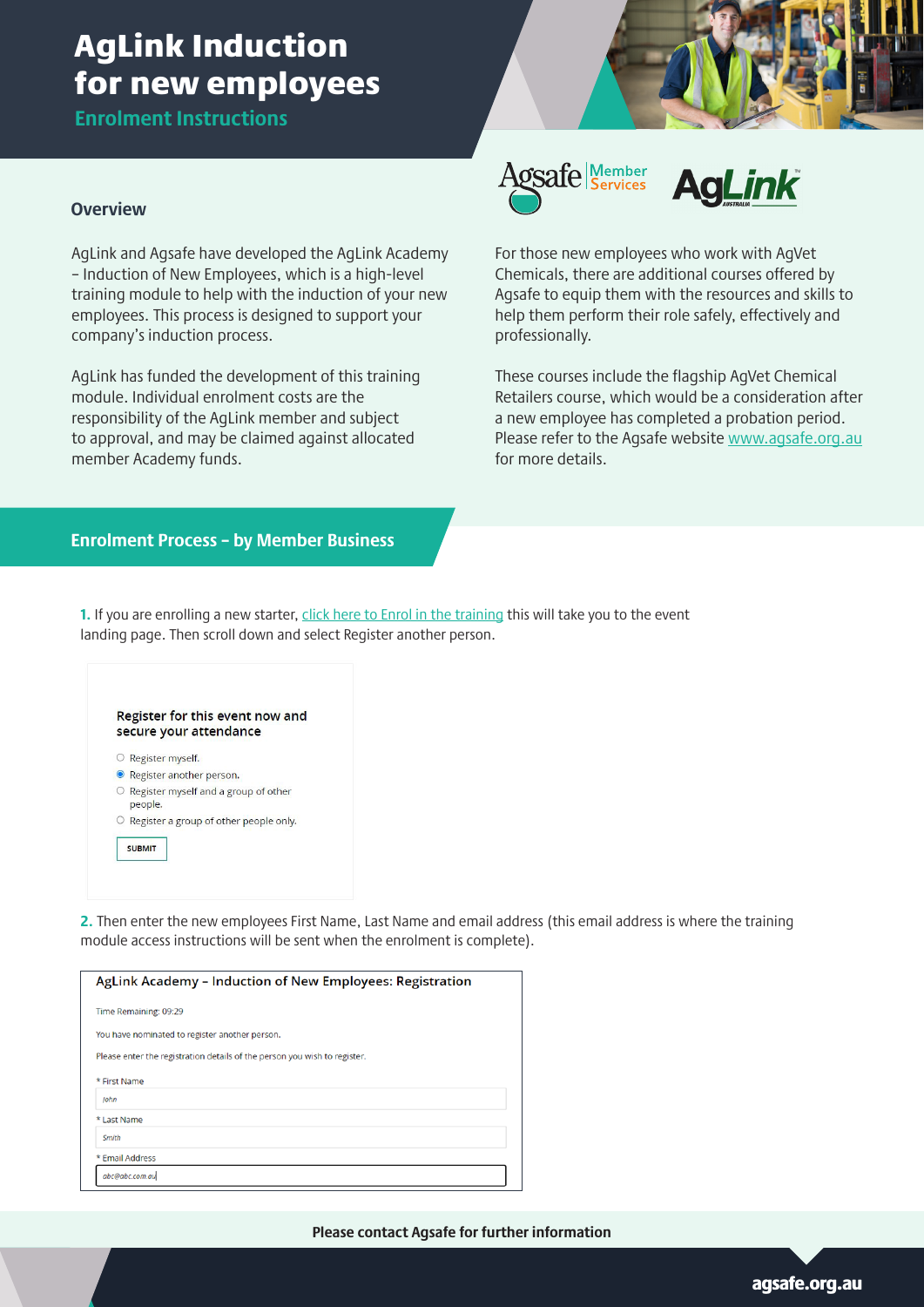# AgLink Induction for new employees

**Enrolment Instructions**

**3.** A new set of fields will appear with four required fields – Company Name (click in the company field and a dropdown list of Agsafe contact companies is visible), Job Title, State and Group.

| New user entered. Please complete any remaining information to register yourself.                                            |
|------------------------------------------------------------------------------------------------------------------------------|
| * Company Name                                                                                                               |
|                                                                                                                              |
| * Job Title                                                                                                                  |
|                                                                                                                              |
|                                                                                                                              |
| <b>Position Title</b>                                                                                                        |
|                                                                                                                              |
| * State                                                                                                                      |
|                                                                                                                              |
|                                                                                                                              |
| Postcode                                                                                                                     |
|                                                                                                                              |
| Company Phone                                                                                                                |
|                                                                                                                              |
|                                                                                                                              |
| Mobile                                                                                                                       |
|                                                                                                                              |
| Fax                                                                                                                          |
|                                                                                                                              |
|                                                                                                                              |
| <b>Receive Email</b>                                                                                                         |
| $\Box$ Receive marketing emails                                                                                              |
| * Group (select one only)<br>□AG Warehouse □AGnVET □Chemical Manufacturer □Cotton Grower Services □CRT □Delta Agribusiness □ |
| drumMUSTER Inspector □EE Muir & Sons □Elders □Independent reseller □Land Storage □Lindsay Rural □None of                     |
| these □Norco □Nutrien Ag Solutions □Nutrien Ag Solutions Affiliate □Nutrien Ag Solutions Construction □Nutrien Ag            |
| Solutions Fertiliser □Nutrien Ag Solutions Real Estate □Nutrien Ag Solutions Water □Other reseller group                     |
| <b>CANCEL</b><br><b>SUBMIT</b>                                                                                               |

**4.** When complete this page will appear.

| <b>Events</b>                 |                                                                                                                                                                              |
|-------------------------------|------------------------------------------------------------------------------------------------------------------------------------------------------------------------------|
| <b>Webinars</b>               | AgLink Academy – Induction of New                                                                                                                                            |
| Agsafe Online Training        |                                                                                                                                                                              |
| Face to Face Training Courses | <b>Employees: Registration Complete</b>                                                                                                                                      |
|                               | Thank you for your registration for the training: 'AgLink Academy - Induction of New Employees'. Please check your<br>email for further instructions to complete the course. |
|                               |                                                                                                                                                                              |

**Please contact Agsafe for further information**